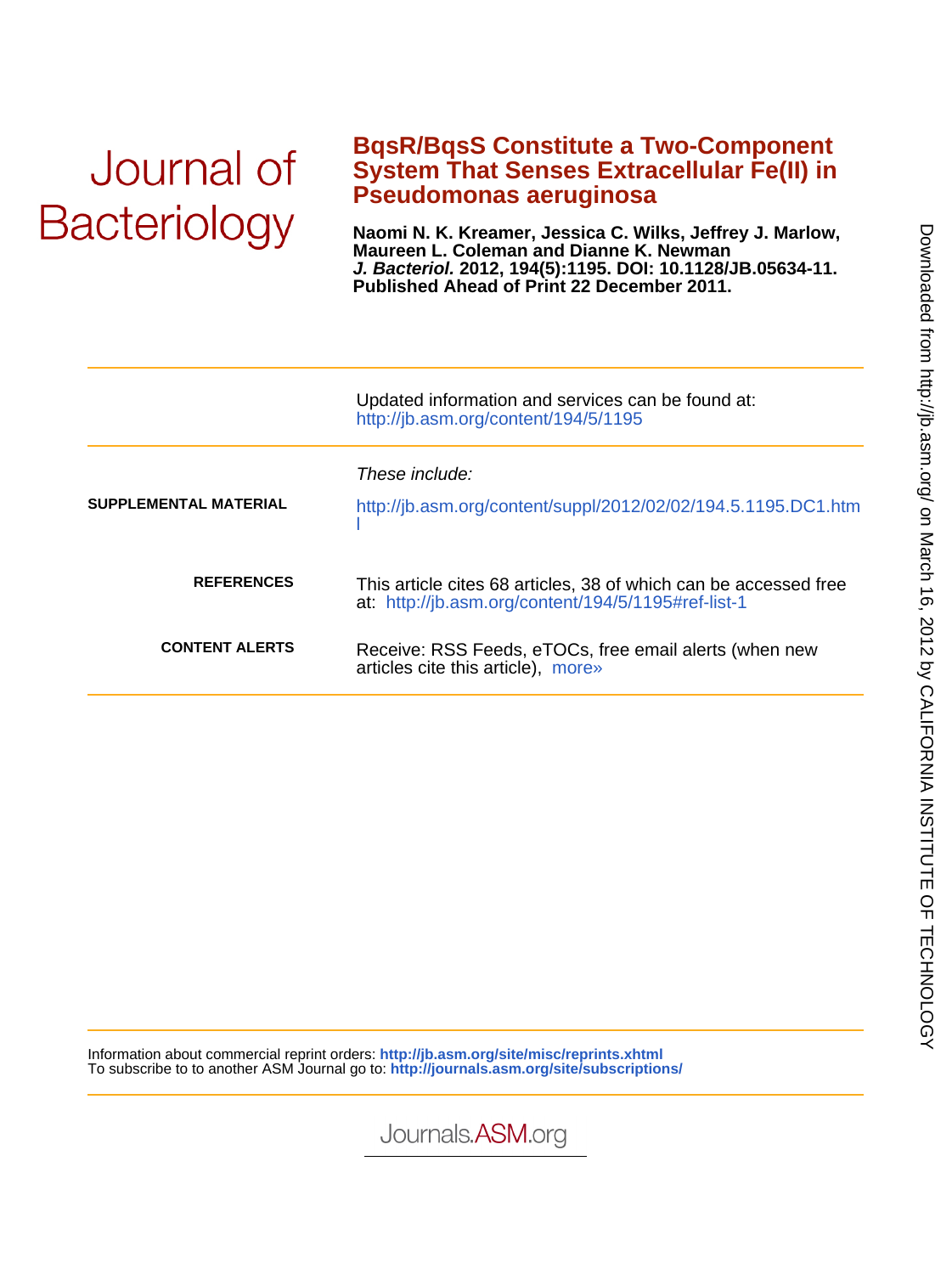

## **BqsR/BqsS Constitute a Two-Component System That Senses Extracellular Fe(II) in** *Pseudomonas aeruginosa*

**Naomi N. K. Kreamer, <sup>a</sup> Jessica C. Wilks, b\* Jeffrey J. Marlow, <sup>c</sup> Maureen L. Coleman, <sup>a</sup> and Dianne K. Newmana,c,d**

Division of Biology<sup>a</sup> and Division of Geological and Planetary Sciences,<sup>c</sup> California Institute of Technology, Pasadena, California, USA; Department of Biology, Massachusetts Institute of Technology, Cambridge, Massachusetts, USAb; and Howard Hughes Medical Institute, Pasadena, California, USAd

*Pseudomonas aeruginosa* **is a ubiquitous Gram-negative bacterium best known as the predominant opportunistic pathogen infecting the lungs of cystic fibrosis patients. In this context, it is thought to form biofilms, within which locally reducing and acidic conditions can develop that favor the stability of ferrous iron [Fe(II)]. Because iron is a signal that stimulates biofilm formation, we performed a microarray study to determine whether** *P. aeruginosa* **strain PA14 exhibits a specific transcriptional response to extracellular Fe(II). Among the genes that were most upregulated in response to Fe(II) were those encoding the twocomponent system BqsR/BqsS, previously identified for its role in** *P. aeruginosa* **strain PAO1 biofilm decay [\(13\)](#page-9-0); here, we demonstrate its role in extracellular Fe(II) sensing.** *bqsS* **and** *bqsR* **form an operon together with two small upstream genes,** *bqsP* **and** *bqsQ***, and one downstream gene,** *bqsT***. BqsR/BqsS sense extracellular Fe(II) at physiologically relevant concentrations (>10 M) and elicit a specific transcriptional response, including its autoregulation. The sensor distinguishes between Fe(II), Fe(III), and other dipositive cations [Ca(II), Cu(II), Mg(II), Mn(II), Zn(II)] under aerobic or anaerobic conditions. The gene that is most upregulated by BqsR/BqsS, as measured by quantitative reverse transcription-PCR (qRT-PCR), is PA14\_04180, which is predicted to encode a periplasmic oligonucleotide/oligosaccharide-binding domain (OB-fold) protein. Coincident with phenazine production during batch culture growth, Fe(II) becomes the majority of the total iron pool and** *bqsS* **is upregulated. The existence of a two-component system that senses Fe(II) indicates that extracellular Fe(II) is an important environmental signal for** *P. aeruginosa.*

**I** compose is an essential element for nearly all forms of life. Iron generally presents itself to biological systems in one of two oxidation ron is an essential element for nearly all forms of life. Iron genstates: ferric [Fe(III)] or ferrous [Fe(II)] iron. Given that Fe(II) is oxidized by atmospheric oxygen, it is commonly assumed that organisms most frequently acquire iron in the Fe(III) form. In oxic environments at a circumneutral pH, Fe(II) rapidly oxidizes to Fe(III), precipitating as sparingly soluble ferric (hydr)oxide minerals [\(35\)](#page-9-1). Within living systems, host proteins, such as members of the transferrin family, bind Fe(III) [\(1,](#page-8-0) [19\)](#page-9-2). Given Fe(III)'s low solubility, considerable attention has been paid to Fe(III) sensing and acquisition by bacteria, and much is understood about these processes [\(43,](#page-9-3) [53,](#page-9-4) [59,](#page-9-5) [67\)](#page-10-0). Less is understood about Fe(II) sensing and uptake despite the facts that many environments contain Fe(II)  $(2, 29)$  $(2, 29)$  and that increased solubility of Fe(II) renders it more bioavailable than Fe(III) [\(35\)](#page-9-1). In particular, Fe(II) is known to be important in acidic and/or reducing environments [\(35,](#page-9-1) [38,](#page-9-7) [57\)](#page-9-8), and such conditions can easily arise at the microscale in diverse habitats [\(28,](#page-9-9) [46\)](#page-9-10), including biofilms [\(21\)](#page-9-11).

*Pseudomonas aeruginosa* is a Gram-negative bacterium capable of aerobic and anaerobic respiration. It inhabits many environments, ranging from soils [\(20\)](#page-9-12) to marine sediments [\(24\)](#page-9-13). It is best known as an opportunistic pathogen that infects immunocompromised individuals and, in particular, the mucus that accumulates on the surface of lung epithelial cells in individuals with cystic fibrosis (CF). Within this environment, *Pseudomonas* is thought to form biofilms—sessile, multicellular communities [\(26,](#page-9-14) [49\)](#page-9-15) that are more resistant to conventional antimicrobial therapies than are their free-living counterparts [\(9\)](#page-8-2). *P. aeruginosa* requires iron to form cofactors of enzymes that play essential roles in electron transfer and other important cellular processes. Iron also signals biofilm formation [\(5,](#page-8-3) [48\)](#page-9-16), but the level of iron necessary to promote biofilm formation exceeds that required for assimilatory purposes [\(4,](#page-8-4) [40\)](#page-9-17). In addition, the production of several virulence determinants, such as exotoxin A, is regulated in response to iron  $(30)$ .

*P. aeruginosa* can acquire iron in several ways. One strategy is to secrete high-affinity Fe(III)-binding molecules, called siderophores, which outcompete transferrin and other host proteins for Fe(III) [\(43\)](#page-9-3). For example, pyoverdine is one of the dominant siderophores made by *P. aeruginosa.* When pyoverdine-bound Fe(III) enters the periplasm via TonB-dependent outer membrane transporters, iron is thought to be released from the pyoverdine complex via reduction facilitated by its binding to an inner membrane ABC transporter, allowing Fe(II) to enter the cytoplasm [\(59\)](#page-9-5). In addition, *P. aeruginosa* can excrete citrate, which also chelates Fe(III), albeit with lower affinity than siderophores, causing the iron to enter the cytoplasm as Fe(II) through a different TonB-dependent porin and the G-protein-like transporter FeoB [\(31,](#page-9-19) [32\)](#page-9-20). *Pseudomonas* also contains two heme uptake systems whose outer membrane receptors are HasR and PhuR, which are energized by an ABC transporter and TonB, respectively [\(39\)](#page-9-21).

Limiting cells for Fe(III) has received considerable attention from a therapeutic perspective [\(3,](#page-8-5) [34,](#page-9-22) [48\)](#page-9-16). This is because Fe(III)

Received 1 July 2011 Accepted 14 December 2011

Published ahead of print 22 December 2011

Address correspondence to Dianne K. Newman, dkn@caltech.edu.

\* Present address: Department of Microbiology, University of Chicago, Chicago, Illinois, USA.

Supplemental material for this article may be found at http://jb.asm.org/. Copyright © 2012, American Society for Microbiology. All Rights Reserved. [doi:10.1128/JB.05634-11](http://dx.doi.org/10.1128/JB.05634-11)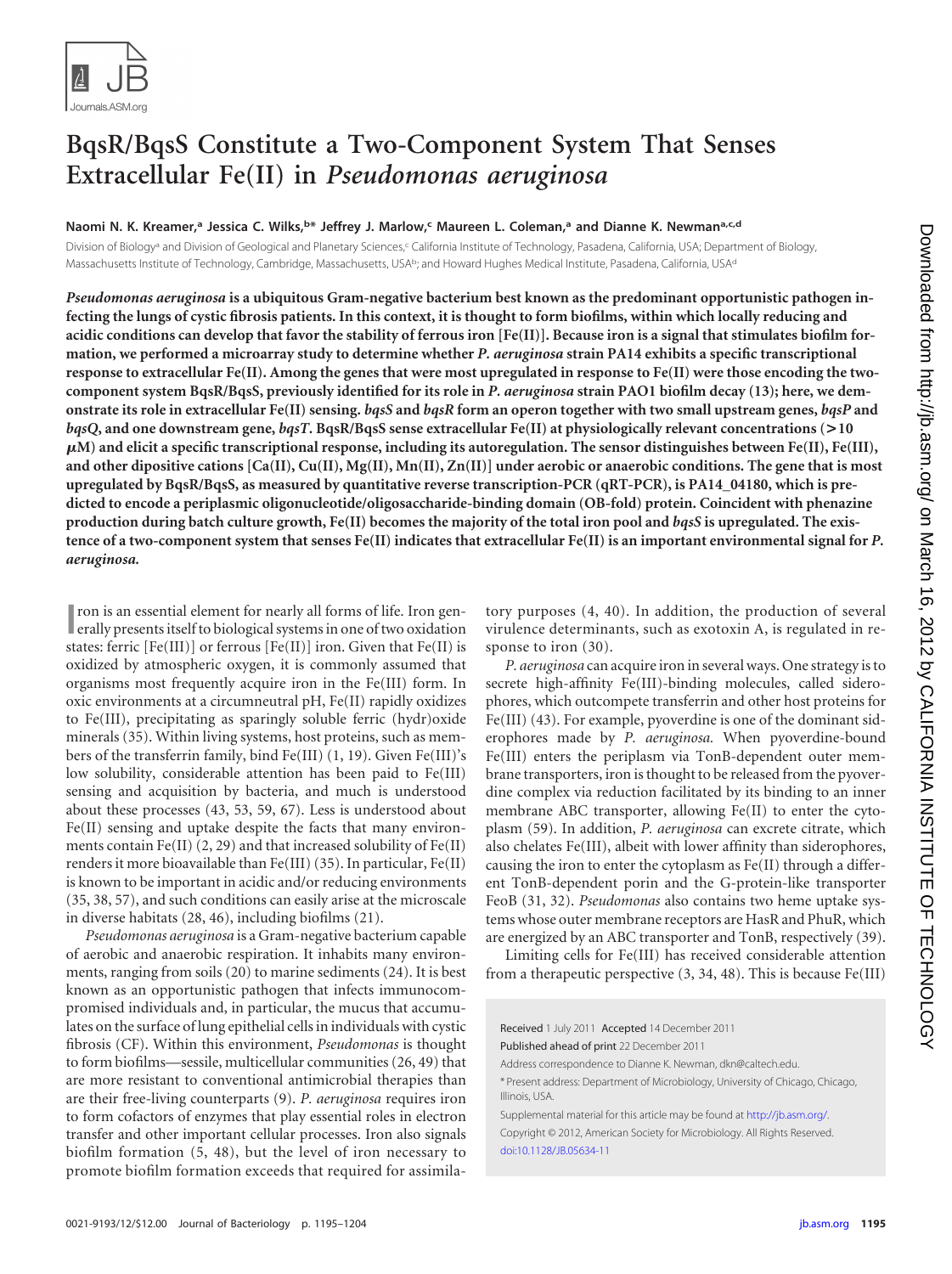<span id="page-2-0"></span>**TABLE 1** Strains and plasmids used in this study

| Strain or plasmid                    | Characteristic(s) <sup>a</sup>                                                                                                                                                                                | Source or reference                   |
|--------------------------------------|---------------------------------------------------------------------------------------------------------------------------------------------------------------------------------------------------------------|---------------------------------------|
| <b>Strains</b>                       |                                                                                                                                                                                                               |                                       |
| P. aeruginosa PA14                   |                                                                                                                                                                                                               |                                       |
| <b>WT</b>                            | Clinical isolate UCBPP-PA14                                                                                                                                                                                   | 38                                    |
| $\Delta b$ qsR mutant                | Deletion in bqsR                                                                                                                                                                                              | This study                            |
| $\Delta b$ qsR mutant and pMQ64      | Deletion in bqsR; contains plasmid pMQ64                                                                                                                                                                      | This study                            |
| $\Delta b$ qsR mutant and pMQ64-bqsR | Deletion in bqsR; contains plasmid pMQ64-bqsR                                                                                                                                                                 | This study                            |
| $\Delta b$ qsS mutant                | Deletion in basS                                                                                                                                                                                              | This study                            |
| feoB mutant                          | feoB::MAR2xT7; transposon mutant containing Gm <sup>r</sup> cassette                                                                                                                                          | 26                                    |
| E. coli                              |                                                                                                                                                                                                               |                                       |
| <b>UQ950</b>                         | E. coli DH5 $\alpha$ $\lambda$ (pir) host for cloning; F- $\Delta(argF-lac)$ 169 080 dlacZ58( $\Delta M15$ ) glnV44(AS)<br>rfbD1 gyrA96(Nal <sup>r</sup> ) recA1 endA1 spoT1 thi-1 hsdR17 deoR $\lambda$ pir+ | D. Lies, Caltech                      |
| BW29427                              | Donor strain for conjugation; thrB1004 pro thi rpsL hsdS lacZ $\Delta M15RP4-1360$<br>$\Delta(\text{araBAD})$ 567 $\Delta$ dapA1341::[erm pir(wt)]                                                            | W. Metcalf, University<br>of Illinois |
| S. cerevisiae                        |                                                                                                                                                                                                               |                                       |
| <b>InvSc1</b>                        | $MATA/MATA$ leu2/leu2 trp1-289/trp1-289 ura3-52/ura3-52 his3- $\Delta$ 1/his3- $\Delta$ 1                                                                                                                     | Invitrogen                            |
| Plasmids                             |                                                                                                                                                                                                               |                                       |
| pMQ30                                | pEX18-Gm <sup>r</sup> , URA3, CEN6, ARSH4; allelic replacement vector                                                                                                                                         | 42                                    |
| $p\Delta b$ qsR                      | 2-kb fusion PCR fragment containing the $\Delta b$ qsR mutant cloned into the BamHI/EcoRI<br>site of pMQ30; used to make the $\Delta b$ qsR mutant                                                            | This study                            |
| $p\Delta b$ qsS                      | 2-kb fusion PCR fragment containing the AbqsS mutant cloned into the BamHI/EcoRI<br>site of pMQ30; used to make the $\Delta b$ qsS mutant                                                                     | This study                            |
| pMQ64                                | pMQ30 with a deletion of SacB                                                                                                                                                                                 | 42                                    |
| pMQ64-bqsR                           | bqsR cloned into pMQ64                                                                                                                                                                                        | This study                            |

a Gm<sup>r</sup>, gentamicin resistant; Nal<sup>r</sup>, nalidixic acid resistant.

limitation has been shown to significantly reduce biofilm formation in various *in vitro* systems [\(48\)](#page-9-16). However, these systems are commonly operated under aerobic conditions and may not reflect *in vivo* conditions. Some evidence suggests anaerobic niches may exist in CF lung mucus where bacteria form dense biofilms [\(66\)](#page-10-1), and biofilms themselves are known to harbor microdomains that are more acidic [\(21\)](#page-9-11) or more reducing [\(54\)](#page-9-23) than the bulk environment. Because steep chemical gradients can develop within biofilms over a small spatial scale [\(28\)](#page-9-9), it is reasonable to expect that Fe(II) could exist in appreciable amounts in these microhabitats. Although the dominant iron oxidation state in the CF lung is unclear [\(44\)](#page-9-24), it likely changes as infections progress and the local environment becomes increasingly reducing. On a related note, one reason to postulate that Fe(II) may be important for *P. aeruginosa* is that phenazines are known to be produced at micromolar concentrations in the CF lung [\(65\)](#page-10-2). Phenazines can reduce host protein-bound Fe(III) [\(10\)](#page-9-25), as well as Fe(III) bound up in mineral phases [\(60\)](#page-10-3), to Fe(II). Fe(II) crosses the outer membrane via generic outer membrane porins and is actively transported across the cytoplasmic membrane via FeoB [\(31\)](#page-9-19). Recently, it was shown that phenazine carboxylic acid can promote *P. aeruginosa* biofilm formation by stimulating Fe(II) acquisition in the presence of conalbumin [\(61\)](#page-10-4). In addition, the presence of Fe(II) has been detected within a *P. aeruginosa* biofilm producing a gradient of the reduced phenazine pyocyanin [\(25\)](#page-9-26).

Given these observations, we hypothesized that *P. aeruginosa* might respond differently to Fe(II) than to Fe(III). To test this, we performed a microarray experiment to measure the transcriptional response to Fe(II) or Fe(III) shock. Not only did we observe different responses depending on the iron oxidation state, we identified a two-component system that specifically senses extracellular Fe(II).

#### **MATERIALS AND METHODS**

**Bacterial strains and growth conditions.** Bacterial strains used in this study are listed in [Table 1.](#page-2-0) Stationary-phase cultures of *P. aeruginosa* strains were grown aerobically at 37°C in 3 g/liter Bacto tryptic soy broth containing 100 mM  $KNO<sub>3</sub>$ . The overnight cultures were diluted to an optical density at 500 nm  $OD_{500}$  of 0.01 in minimal metal medium (MMM). MMM consists of 0.3 g/liter Bacto tryptic soy broth, 50 mM glutamate,  $1\%$  glycerol,  $100$  mM KNO<sub>3</sub>, and  $50$  mM MOPS (morpholinepropanesulfonic acid); the pH was adjusted to 7.0 with NaOH, and the medium was treated with 1% (wt/vol) Amberlite chelating resin (Sigma) for 1 h and filtered into acid-washed medium bottles prior to autoclaving. After autoclaving, MMM was immediately sparged to maintain anaerobic conditions and brought into a vinyl anaerobic chamber containing a 5% hydrogen, 15% carbon dioxide, and 80% nitrogen gas mixture (Coy Laboratory Products). Ten milliliters of medium was added to 25-ml anaerobic Balch tubes, which were acid-washed in 1 M HCl to remove residual metals. Unless otherwise specified, inoculations were performed anaerobically in the anaerobic chamber with the previously stated gas mixture and incubated and shaken at 37°C. Spectrophotometric measurements were performed on a Beckman Spec20 unless otherwise specified.

**Construction of** *bqsR* **and** *bqsS* **unmarked deletions.** The *bqsR* unmarked deletion was created using a pMQ30-based construct, which was made by applying the *Saccharomyces cerevisiae*-based molecular tool kit [\(47\)](#page-9-27) [\(Table 1\)](#page-2-0). This procedure takes advantage of yeast homologous recombination to combine the vector with PCR-amplified regions upstream and downstream from the gene of interest. The 5' region ( $\sim$ 1 kb in length) of the sequence flanking *bqsR* was amplified using primers JW1\_F and JW1\_R, and the 3' region ( $\sim$ 1 kb in length) of the sequence flanking *bqsR* was amplified using primers JW2\_F and JW2\_R (see Table S1 in the supplemental material). Both primer pairs contained regions that were homologous to each other, and the 5' ends of the JW1\_F and the JW2\_R primers contained 40-bp regions of homology to pMQ30.

*S. cerevisiae* strain InvSc1 [\(Table 1\)](#page-2-0) was cotransformed with plasmid linearized with EcoRI and BamHI as well as with the upstream and down-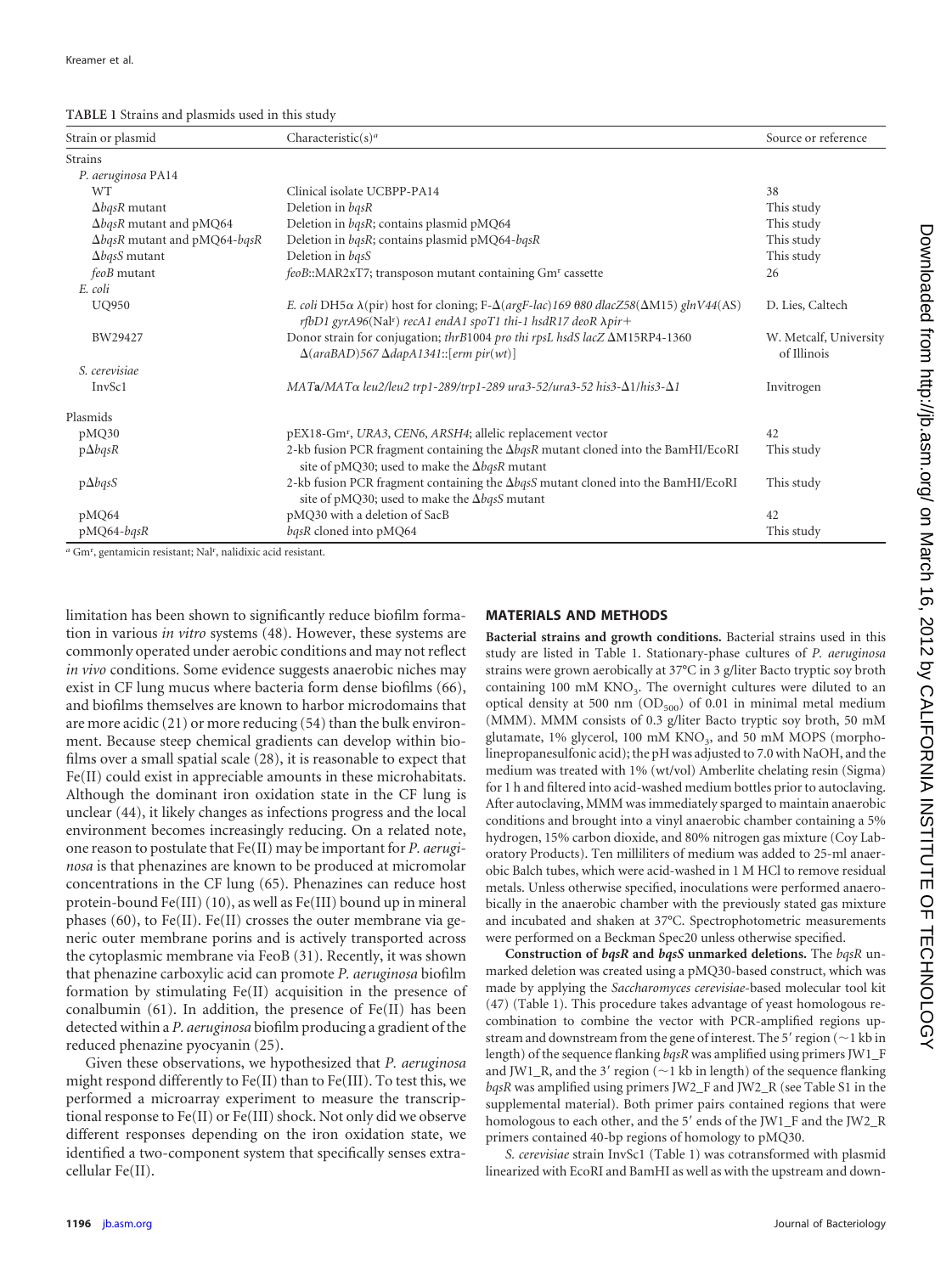stream PCR fragments; recombinant plasmids were generated by yeast homologous recombination [\(47\)](#page-9-27). Recombinants were selected on synthetic defined medium lacking uracil (SD-Ura). Plasmids were liberated from uracil-auxotrophic yeast using the QIAprep Spin miniprep kit (Qiagen) yeast protocol and electroporated into *Escherichia coli* DH5α. Plasmids obtained from DH5α were electroporated into *E. coli* BW29427. The deletion plasmid was mobilized from BW29427 into PA14 using biparental conjugation [\(64\)](#page-10-5). PA14 single recombinants (merodiploid containing the intact *bqsR* gene and a deleted gene) were selected on LB agar containing 100  $\mu$ g/ml gentamicin. These colonies were then grown in the absence of selection to resolve merodiploids. Potential *bqsR* deletion mutants (resolved merodiploids) were identified by selecting for colonies that grew in the presence of 10% sucrose. Strains with properties of double recombination were further analyzed by PCR and sequenced to verify *bqsR* deletion ( $\Delta b$ qsR). The above protocol was performed for the *bqsS* deletion ( $\Delta b q s S$ ), substituting primers dbqsS 1 and dbqsS 2 for primers JW1\_F and JW1\_R and d*bqsS* 3 and d*bqsS* 4 for primers JW2\_F and JW2\_R (see Table S1 in the supplemental material for primer sequences). Because the reading frames in the *bqs* operon overlap, we were careful to construct our deletions in this region so as to both render them nonpolar and preserve the integrity of the remaining genes in the operon.

**Analysis of global gene expression using** *P. aeruginosa* **Affymetrix GeneChips.** The GeneChip *P. aeruginosa* genome array (Affymetrix) contains probe sets for more than 5,500 genes from *P. aeruginosa* PAO1 and 117 additional genes from strains other than PAO1. Due to the strong similarity between strains PAO1 and PA14, the Affymetrix array has been used for gene expression analysis of both strains [\(12,](#page-9-29) [33,](#page-9-30) [63\)](#page-10-6). *P. aeruginosa* PA14 was grown in anaerobic MMM as described in "Bacterial strains and growth conditions." The cultures were grown anaerobically at 37°C until they reached exponential phase  $(OD_{500}$  of 0.3), at which time they were removed from the incubator and were taken into the anaerobic chamber containing a gas mixture of 5%  $H_2$  and 95%  $N_2$  (Coy Laboratory Products). Water, 100  $\mu$ M FeCl<sub>3</sub>, or 100  $\mu$ M FeCl<sub>2</sub> was added to the cultures. Iron concentrations were calculated by weight, assuming 100% purity of Fe(III) and Fe(II) stocks. The cultures were vortexed every 5 min over a 30-min period, after which 5 ml of culture was removed and mixed with 10 ml of bacterial RNAprotect (Qiagen). The cultures were incubated for 5 min at room temperature before cells were pelleted (10 min, 5,000  $\times$  *g*). DNA-free RNA was isolated from the cell pellet using the RNeasy minikit (Qiagen) that includes on-column DNase treatment. The preparation of the cDNA, as well as the processing of the *P. aeruginosa* GeneChip arrays, was performed by the BioMicro Center at the Massachusetts Institute of Technology (MIT) using an Affymetrix fluidics station. GeneChip arrays were performed in biological triplicate. Signal intensities were background corrected, normalized, and summarized using the robust multiarray averaging (RMA) method in the Bioconductor package affy [\(8,](#page-8-6) [14,](#page-9-31) [22\)](#page-9-32). Linear models for each gene were fit using the program limma, and moderated *t* statistics were calculated with limma's empirical Bayes approach [\(50\)](#page-9-33). *P* values were corrected for multiple testing using the Benjamini-Hochberg method to control the false-discovery rate [\(6\)](#page-8-7); these adjusted values are referred to as *q* values. A threshold *q* value of 0.01 was used to identify differentially expressed genes, resulting in a falsediscovery rate of 1% among genes called significant. Verification of GeneChip data was performed with quantitative reverse transcriptase PCR (qRT-PCR).

**Validating iron concentrations.** Fe(II) readily oxidizes in the presence of trace levels of oxygen. Different Fe(II) salts have different stabilities in water. For most experiments, the Fe(II) source was ferrous chloride; it was used because the anion, chloride, was expected to have little effect on the metabolism of PA14. However, this form is less stable in water than ferrous ammonium sulfate. To be certain of the total iron concentration and to distinguish between Fe(II) and Fe(III), the ferrozine assay [\(56\)](#page-9-34) was used. Ferrozine binds to Fe(II) and provides a colorimetric readout of Fe(II) concentration compared to that of a standard. Ferrous ammonium sulfate in acid was used as a standard because it is the most stable form of Fe(II) and, under acidic conditions, all the iron is expected to remain in the Fe(II) state. Iron-bound ferrozine was measured at 562 nm. Total iron concentration was determined by reducing the sample with hydroxylamine hydrochloride to convert all Fe(III) to Fe(II).

**Fe(II) shock experiments.** Genes found to be strongly induced in the array experiment were examined using qRT-PCR (primers are listed in Table S1 in the supplemental material). *P. aeruginosa* strains listed in [Table 1](#page-2-0) were grown anaerobically in 10-ml cultures in triplicate as described in "Bacterial strains and growth conditions." The Fe(II) shock was performed in the anaerobic chamber after the cultures grown in MMM reached early exponential phase. Five-milliliter samples of each culture were removed immediately before the Fe(II) shock and mixed with 2 volumes of bacterial RNAprotect (Qiagen), incubated for 5 min at room temperature, and centrifuged for 10 min at 5,000  $\times$  g. These served as the Fe-free control. A 50  $\mu$ M concentration of Fe(NH<sub>4</sub>)<sub>2</sub>(SO<sub>4</sub>)<sub>2</sub> was added to the cultures, mixed, and incubated for 30 min. After the 30-min shock, the remaining 5-ml culture was immediately added to 10 ml RNAprotect, incubated for 5 min at room temperature, and centrifuged for 10 min at 5,000  $\times$  g. The pellets were stored at  $-80^{\circ}$ C until RNA isolation, and qRT-PCR analysis was performed.

**Anaerobic metal shock experiments.** PA14 was grown in MMM to early exponential phase and treated as described in "Fe(II) shock experiments," substituting Fe(III) and various dipositive cations for Fe(II). The metals tested were 100  $\mu$ M Fe(NH<sub>4</sub>)<sub>2</sub>(SO<sub>4</sub>)<sub>2</sub> [containing 100  $\mu$ M Fe(II), as determined by weight and the ferrozine assay], 100  $\mu$ M FeCl<sub>3</sub>, 5 mM CaCl<sub>2</sub>, 100  $\mu$ M MnCl<sub>2</sub>, 10 mM MgCl<sub>2</sub>, 100  $\mu$ M ZnCl<sub>2</sub>, and 100  $\mu$ M CuCl<sub>2</sub>. The concentrations of calcium and magnesium were selected to approximate physiologically relevant concentrations [\(27\)](#page-9-35).

**Aerobic metal shock experiments.** PA14 was grown in MMM aerobically to early exponential phase and shocked with the metal concentrations given above. The Fe(II) concentration in the Fe(NH<sub>4</sub>)<sub>2</sub>(SO<sub>4</sub>)<sub>2</sub> was determined by the ferrozine assay before and after the aerobic shock to determine if any iron remained in the Fe(II) state after the 30-min exposure to oxygen. The initial Fe(II) concentration was 100  $\mu$ M, and the concentration after the 30-min shock was 4.9  $\mu$ M.

**Fe(II) titration.** Triplicate samples of 50 ml MMM in 125-ml acidwashed serum vials were inoculated from cultures grown as described in "Bacterial stains and growth conditions" and sealed. When the cells reached early exponential phase, the Fe(II) shock was performed. Five milliliters of culture was treated with RNAprotect before the iron shock and used as the no-iron control. Subsequently, 5 ml of culture was added to tubes containing iron and incubated for 30 min. The Fe(II) concentrations assayed were 6  $\mu$ M, 19  $\mu$ M, 31.6  $\mu$ M, 38  $\mu$ M, 51  $\mu$ M, and 63  $\mu$ M (10  $\mu$ M, 30  $\mu$ M, 50  $\mu$ M, 60  $\mu$ M, 80  $\mu$ M, and 100  $\mu$ M FeCl<sub>2</sub> by weight, respectively). After the shock, the cultures were added to 10 ml RNAprotect for RNA stabilization.

**RNA isolation and qRT-PCR analysis.** Total RNA was extracted from the cell pellet using the RNeasy minikit (Qiagen), including the optional DNase treatment step, according to the manufacturer's instructions. cDNA was generated using the extracted RNA as a template for an iScript (Bio-Rad) random-primed reverse transcriptase reaction by following the manufacturer's protocol. The cDNA was used as a template for quantitative PCR (Real Time 7500 PCR machine; Applied Biosystems) using SYBR green with the ROX detection system (Bio-Rad). Samples were assayed in biological triplicate. The threshold cycle  $(C_T)$  values of *recA* and *clpX* were used as endogenous controls [\(12\)](#page-9-29). Fold changes were calculated using the  $\Delta \Delta C_{T}$  method. Briefly, all samples were normalized to each other by subtracting the  $C_T$  value for the control gene *recA* in the shock condition from the value in the control condition  $(\Delta C_T \text{ } recA)$ . This value was then converted from the  $log<sub>2</sub>$  using the following formula, which accounts for machine error:  $a = 2^{\Delta CT \text{ } recA}$ . The change in the genes of interest was calculated by subtracting the  $C_T$  value of the gene in the shock condition from the  $C_T$  value for the gene in the control condition ( $\Delta C_T$  gene). This value was then converted from the log<sub>2</sub> using the following formula:  $b =$  $2^{\Delta CT}$  gene. The final relative fold change is calculated by the following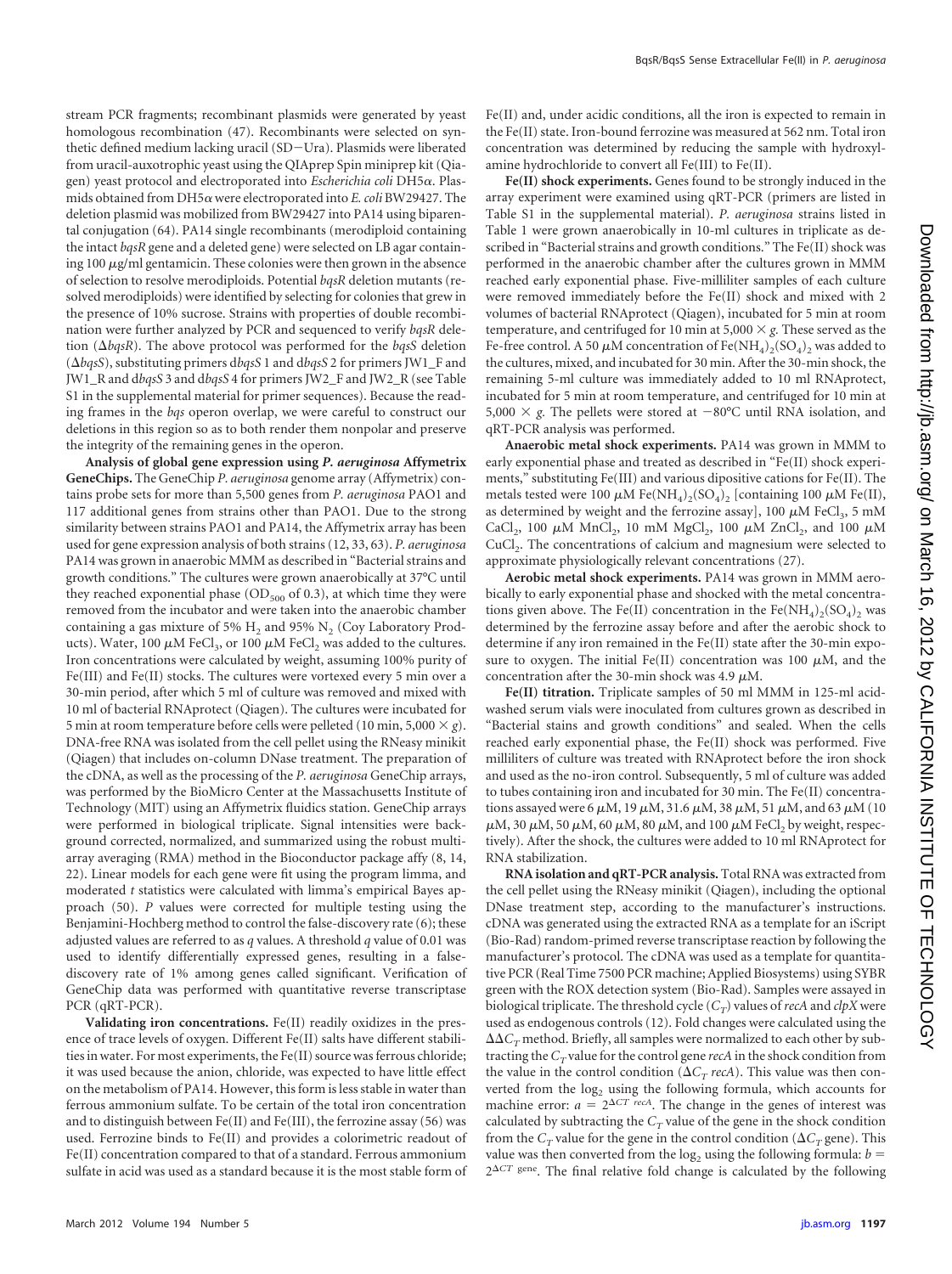formula: fold change  $= b/a$ . To ensure *recA* was constant under all conditions tested, the relative fold change for the internal control *clpX*, whose expression was also expected to remain constant across all our treatments, was calculated as described above. Only those samples with a *clpX* fold change between 0.5 and 2 were used. Primers (Integrated DNA Technologies) were designed using Primer3, with settings modified for qRT-PCR primers.

**Growth, Fe(III) reduction, and** *bqsR* **expression experiment.** PA14 was grown aerobically on LB agar plates at 37°C. Two single colonies were picked, and each was transferred to a fresh tube containing 3 ml of sterilized MOPS minimal medium (50 mM MOPS, 2.2 mM KH<sub>2</sub>PO<sub>4</sub>, 43 mM NaCl, 93 mM NH<sub>4</sub>Cl, 40 mM succinate, 1 mM MgSO<sub>4</sub>, and 3.6  $\mu$ M FeSO<sub>4</sub> · 7H<sub>2</sub>O; pH 7.1) and grown overnight at 37°C. One milliliter of turbid inoculum was then added to 50 ml of sterilized MOPS medium with 500  $\mu$ M FeCl<sub>3</sub> · 6H<sub>2</sub>O and incubated at 37°C in triplicate, and a low-iron control culture was inoculated in MOPS minimal medium without additional Fe(III). At given time points, aliquots were removed from the culture for OD measurements, pyocyanin (a phenazine) concentration measurements, tests to distinguish the iron oxidation state, and qRT-PCR measurements of the  $bqs$  operon. A sample of 500  $\mu$ l was taken for OD measurements, 1 ml was frozen for subsequent high-performance liquid chromatography (HPLC) analysis, 1.6 ml was taken to distinguish between iron oxidation states, and 2 to 5 ml was taken for RNA isolation. The  $OD_{500}$  was measured in triplicate using the Beckman DU 800 spectrophotometer. Pyocyanin HPLC peaks were identified from experimental samples and quantified with known concentrations of a pyocyanin reference on a Beckman System Gold instrument with an acetonitrile gradient, a Waters Symmetry  $C_{18}$  reverse-phase column (5- $\mu$ m particle size; 4.6 by 250 mm), and a 168 diode array detector. The ferrozine assay was used to determine the iron concentrations and the oxidation states of the samples. All iron oxidation state distinctions were conducted in an anaerobic chamber to avoid reoxidation of ferrous ions, and measurements were made with a Biotek Synergy 4 plate reader. Relative fold changes for qRT-PCR were calculated by comparing samples from MOPS minimal medium plus Fe to samples with the same  $OD<sub>500</sub>$  from MOPS minimal medium without Fe.

**Microarray data accession number.** Our microarray data have been deposited in EBI Array Express (accession number E-MEXP-3459).

#### **RESULTS**

*P. aeruginosa* **exhibits a transcriptional response that depends on the iron oxidation state.** To determine if exogenous Fe(II) and Fe(III) are perceived differently at the cellular level by *P. aeruginosa* strain PA14, we used Affymetrix *P. aeruginosa* GeneChips to identify transcriptional changes in response to Fe(II) or Fe(III). To ensure that the iron oxidation state remained stable, strain PA14 was cultured anaerobically as described in Materials and Methods. Upon reaching exponential phase, triplicate cultures were exposed to approximately 100  $\mu$ M Fe(II), 100  $\mu$ M Fe(III), or water for 30 min, and total RNA was extracted, labeled, and hybridized to *P. aeruginosa* Affymetrix GeneChips.

In both the Fe(II) and Fe(III) shock conditions, relative to the no-iron control, iron-scavenging genes (e.g., pyochelin biosynthesis genes) were downregulated, as expected (see the supplemental material). To determine if any genes specifically responded to Fe(II), we compared the Fe(II) and Fe(III) shock treatments. Cultures exposed to extracellular Fe(II) displayed an expression profile that was distinct from that of Fe(III)-exposed cultures [\(Ta](#page-5-0)[ble 2\)](#page-5-0). We found 3 genes that were downregulated and 18 genes that were upregulated at least 2-fold by Fe(II) with *q* values of  $\leq 0.01$ . Of the upregulated genes, a putative operon containing two short putative membrane proteins with PepSY domains and a

putative two-component system showed the highest upregulation [\(Table 2\)](#page-5-0).

To determine whether these genes constitute an operon, we performed RT-PCR. All of the genes from PA14\_29710 to PA14\_ 29750 appear to be transcriptionally connected [\(Fig. 1\)](#page-5-1), and thus we refer to this operon as the *bqsPQRST* operon, because homologs of BqsS and BqsR (exhibiting 100% amino acid identity) were previously identified in *P. aeruginosa* strain PAO1 for their role in biofilm development and quorum sensing [\(13\)](#page-9-0). Whether *bqsT* is a bona fide member of this operon is less clear, as qRT-PCR results (see [Fig. 3\)](#page-6-0) show lower fold change in this gene than in other members of the operon, possibly reflecting transcriptional bleed-through. Moreover, whereas all of the other members of the operon possess overlapping reading frames, there are 90 bp between *bqsS* and *bqsT.* The five-gene cluster is conserved in its entirety only among *P. aeruginosa* strains. Orthologs of the sensor BqsS are encoded in similar predicted operons with a response regulator and one or two PepSY domain-containing proteins across other *Pseudomonas* and *Azotobacter* species, but the fifth hypothetical gene is excluded.

**Extracellular Fe(II) upregulates the** *bqs* **operon.** It was striking that exogenous Fe(II) induced a two-component system, because such systems are responsible for transmitting extracellular signals (e.g., the presence of ferrous iron) to the intracellular environment [\(55\)](#page-9-36). This suggested that our two-component system, comprising a cytoplasmic response regulator (*bqsR*) and a sensor histidine kinase (*bqsS*) and identified by its conserved kinase domain and its predicted localization to the inner membrane, was sensing extracellular Fe(II). To test this, we used qRT-PCR to measure the expression of *bqsR* and *bqsS* in response to Fe(II) shock in the wild-type (WT) strain and in strain *feoB*::*MAR2xT7* [which has a severe defect in Fe(II) uptake across the cytoplasmic membrane [\(31,](#page-9-19) [32,](#page-9-20) [61\)](#page-10-4)]. If the cells were sensing extracellular Fe(II), we anticipated that *bqsR* and *bqsS* expression would be the same in both the wild type and the *feoB* mutant. Alternatively, if the cells were sensing cytoplasmic Fe(II), we expected *bqsR* and *bqsS* to be upregulated in the wild type compared to their expression in the *feoB* mutant. *P. aeruginosa* strains PA14 and PA14 *feoB*::*MAR2xT7* were cultured under anaerobic conditions until early exponential phase, at which time 63  $\mu$ M Fe(II) was added to the medium. After 30 min, the RNA was stabilized and extracted for qRT-PCR. As seen in [Fig. 2,](#page-6-1) *bqsR* and *bqsS* were upregulated in both the wild type and the *feoB* mutant upon Fe(II) shock, which indicates their expression is activated in response to extracellular Fe(II).

**Fe(II) response is due to the** *bqs* **operon.** To gain insight into the mechanism of the extracellular Fe(II) shock transcriptional response, we examined expression of the nine genes most upregulated in the microarray (each having a fold change of  $\geq 4$ ) in strains lacking either the regulator ( $\Delta b$ qsR mutants) or the sensor ( $\Delta b q s S$  mutants) [\(Fig. 3\)](#page-6-0). Four of these genes are components of the *bqs* operon (*bqsPQRST*). Under anaerobic conditions, the  $\Delta b$ qsR mutant,  $\Delta b$ qsS mutant, and wild type were grown to early exponential phase and exposed to Fe(II). RNA was extracted for qRT-PCR analysis before and after 30 min of exposure. Our results reveal that BqsR/BqsS is autoregulated. When both BqsR and BqsS are present, extracellular Fe(II) induces the upregulation of the entire *bqs* operon [\(Fig. 3\)](#page-6-0). However, if either *bqsR* or *bqsS* is deleted, the *bqs* operon no longer responds to extracellular Fe(II). Complementation with *bqsR* expressed on pMQ64 resulted in an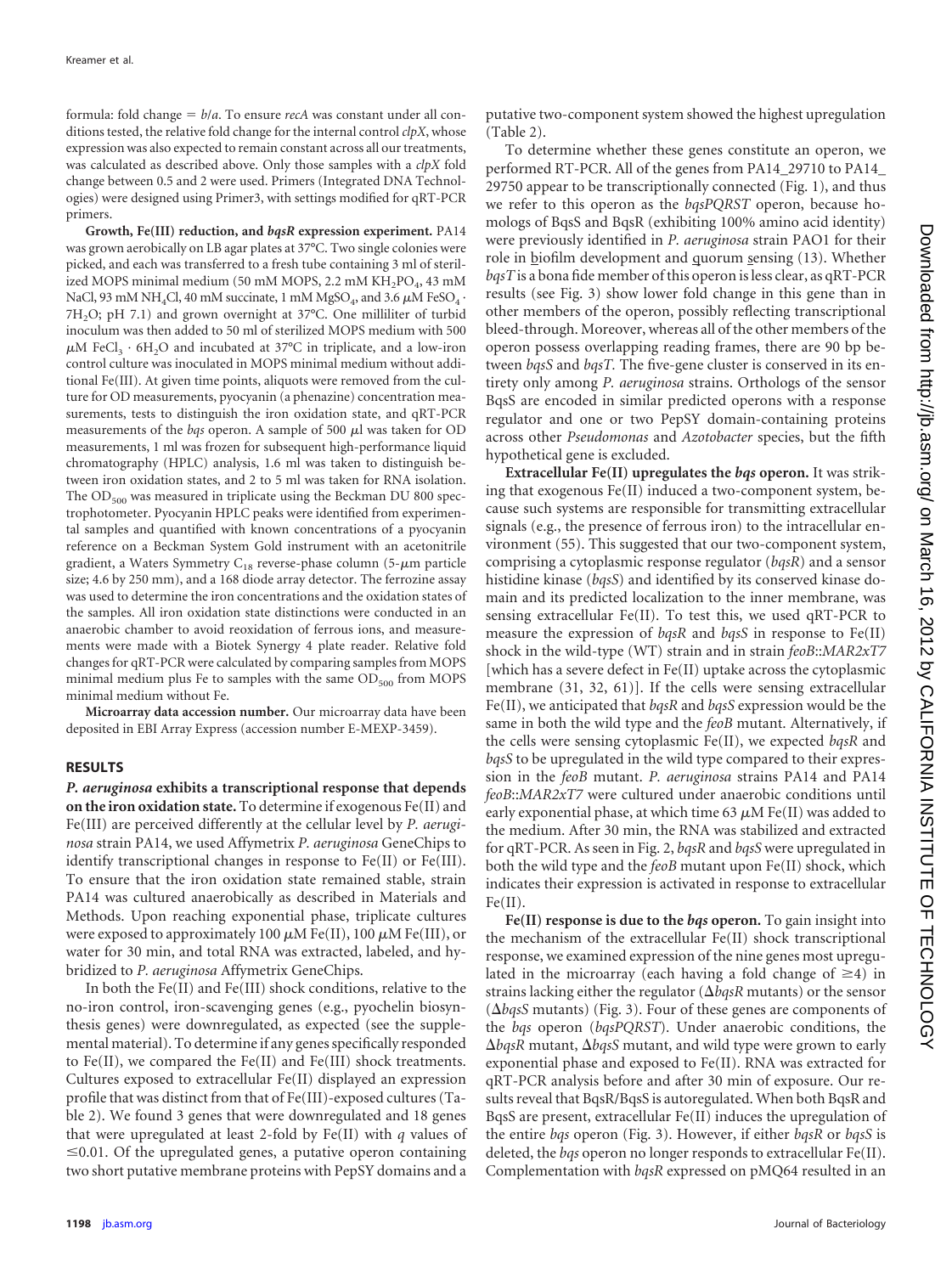| Gene  | PA14 $IDa$  | Locus  | Fold change | q value          | Description                                              |
|-------|-------------|--------|-------------|------------------|----------------------------------------------------------|
| bqsP  | PA14_29710* | PA2659 | 98.4        | $\overline{0}$   | Probable PepSY type peptidase                            |
| bqsQ  | PA14 29720* | PA2658 | 41.1        | $\mathbf{0}$     | Probable PepSY type peptidase                            |
| bqsR  | PA14_29730* | PA2657 | 34.1        | $\boldsymbol{0}$ | Probable two-component response regulator                |
|       | PA14_04180* | PA0320 | 27.5        | $\mathbf{0}$     | Conserved hypothetical protein; periplasmic localization |
| bqsS  | PA14_29740* | PA2656 | 10.4        | $3.00E - 5$      | Probable two-component sensor                            |
|       | PA14_07070* | PA0545 | 6.5         | $4.00E - 3$      | Probable ferric reductase                                |
|       | PA14_01240* | PA0102 | 6.5         | $2.00E - 5$      | Probable carbonic anhydrase                              |
|       | PA14_01250* | PA0103 | 5.8         | $\overline{0}$   | Probable sulfate transporter                             |
|       | PA14_04270* | PA0327 | 5.2         | $1.00E - 5$      | Probable transcription factor                            |
|       | PA14_18800  | PA3520 | 4.4         | $5.14E - 3$      | Heavy metal transport protein/chaperone                  |
| inaA  | PA14_56930  | PA4378 | 3.9         | $5.60E - 4$      | InaA protein                                             |
|       | PA14_52340  | PA0921 | 3.4         | $2.39E - 3$      | Hypothetical protein                                     |
|       | PA14_56930  | PA4379 | 3.2         | $5.60E - 4$      | Probable methyltransferase                               |
|       | PA14_29750  | PA2655 | 3.1         | $2.33E - 3$      | Hypothetical protein                                     |
|       | PA14 34170  | PA2358 | 3.0         | $5.52E - 3$      | Hypothetical protein                                     |
| dsbB  | PA14_07000  | PA0538 | 2.8         | $3.58E - 3$      | Disulfide bond formation protein                         |
| iscA  | PA14_14750  | PA3812 | 2.7         | $2.75E - 3$      | Probable iron-binding protein IscA                       |
|       | PA14_72370  | PA5482 | 2.3         | $1.59E - 3$      | Hypothetical protein                                     |
|       | PA14_30410  | PA2604 | 1.8         | $2.62E - 3$      | Hypothetical protein                                     |
| pdxH  | PA14_50800  | PA1049 | $-1.6$      | $5.61E - 3$      | Pyridoxamine 5'-phosphate oxidase                        |
| narH  | PA14_13800  | PA3874 | $-1.8$      | $8.71E - 3$      | Respiratory nitrate reductase beta chain                 |
| azu   | PA14_65000  | PA4922 | $-1.9$      | $2.39E - 3$      | Azurin precursor                                         |
| moeA1 | PA14 13280  | PA3914 | $-2.1$      | $1.86E - 3$      | Molybdenum cofactor biosynthetic protein A1              |
|       | PA14 21630  | PA3278 | $-2.1$      | $4.00E - 3$      | Hypothetical protein                                     |
| rpmF  | PA14_25630  | PA2970 | $-2.6$      | $1.90E - 3$      | 50S ribosomal protein L32                                |

<span id="page-5-0"></span>

| TABLE 2 Exogenous Fe(II) upregulates a specific subset of genes in PA14 |  |  |  |
|-------------------------------------------------------------------------|--|--|--|
|-------------------------------------------------------------------------|--|--|--|

*a* ID, identification number. \*, expression of this gene is controlled by the PA2657 (*bqsR*) response regulator, as shown in Fig. 3.

Fe(II) response similar to that of the wild type [\(Fig. 3\)](#page-6-0). The exception to this is expression of *bqsR* itself, which does not exhibit the same dramatic increase in expression with Fe(II) shock; this can be explained by the fact that before Fe(II) shock, *bqsR* is upregulated 75-fold compared to wild-type levels because its expression is being driven off a multicopy plasmid. No data are presented for *bqsR* in both the  $\Delta b q s R$  mutant and the vector-only control because no copies of *bqsR* are present and any values detected are within background error. The transcriptional responses of the five most highly upregulated genes outside this operon—PA14\_04180, PA14\_07070, PA14\_01240, PA14\_01250, and PA14\_04270 —also depended on *bqsR* and *bqsS*. Of these genes, PA14\_04180 shows the highest upregulation by qRT-PCR [\(Fig. 3\)](#page-6-0) and was the fourth most upregulated in the microarray. In general, the strength of the transcriptional response in our qRT-PCR experiments was significantly higher than what we observed in the array study [\(Table 2\)](#page-5-0), which is not unexpected because qRT-PCR is a more sensitive technique than microarrays.

**The** *bqs* **operon responds to low concentrations of extracellular Fe(II).**Intrigued by the differential fold changes we observed in our qRT-PCR experiments, we hypothesized that the BqsS/ BqsR-mediated transcriptional response was tunable by the Fe(II) concentration. To test this, we performed an Fe(II) titration experiment, varying Fe(II) over an order of magnitude from  $\sim$  6  $\mu$ M



<span id="page-5-1"></span>**FIG 1** The *bqs* operon. (A) Genomic organization of the *bqs* operon, which contains genes encoding two putative PepSY domain-containing membrane proteins (*bqsP* [PA14\_29710] and *bqsQ* [PA14\_29720]), a response regulator (*bqsR* [PA14\_29730]), a histidine kinase (*bqsS* [PA14\_29740]), and a hypothetical protein (*bqsT* [PA14\_29750]). The length of each arrow represents the size of the gene relative to those of the other genes in the operon. (B) A 1% agarose gel confirming that *bqs* is an operon. The notation *bqsP*-*bqsQ* indicates, for example, that in lanes 2 to 4, PCR products were obtained using a forward primer within *bqsP* and a reverse primer within *bqsQ.* G, genomic DNA run as a positive control. mRNA  $-RT$  (reverse transcriptase) is a negative control to ensure there is no genomic DNA contamination in the mRNA. The presence of products in all of the cDNA lanes ( $mRNA + RT$ ) reveals this is polycistronic mRNA that contains *bqsP*, *bqsQ*, *bqsR*, *bqsS*, and *bqsT*.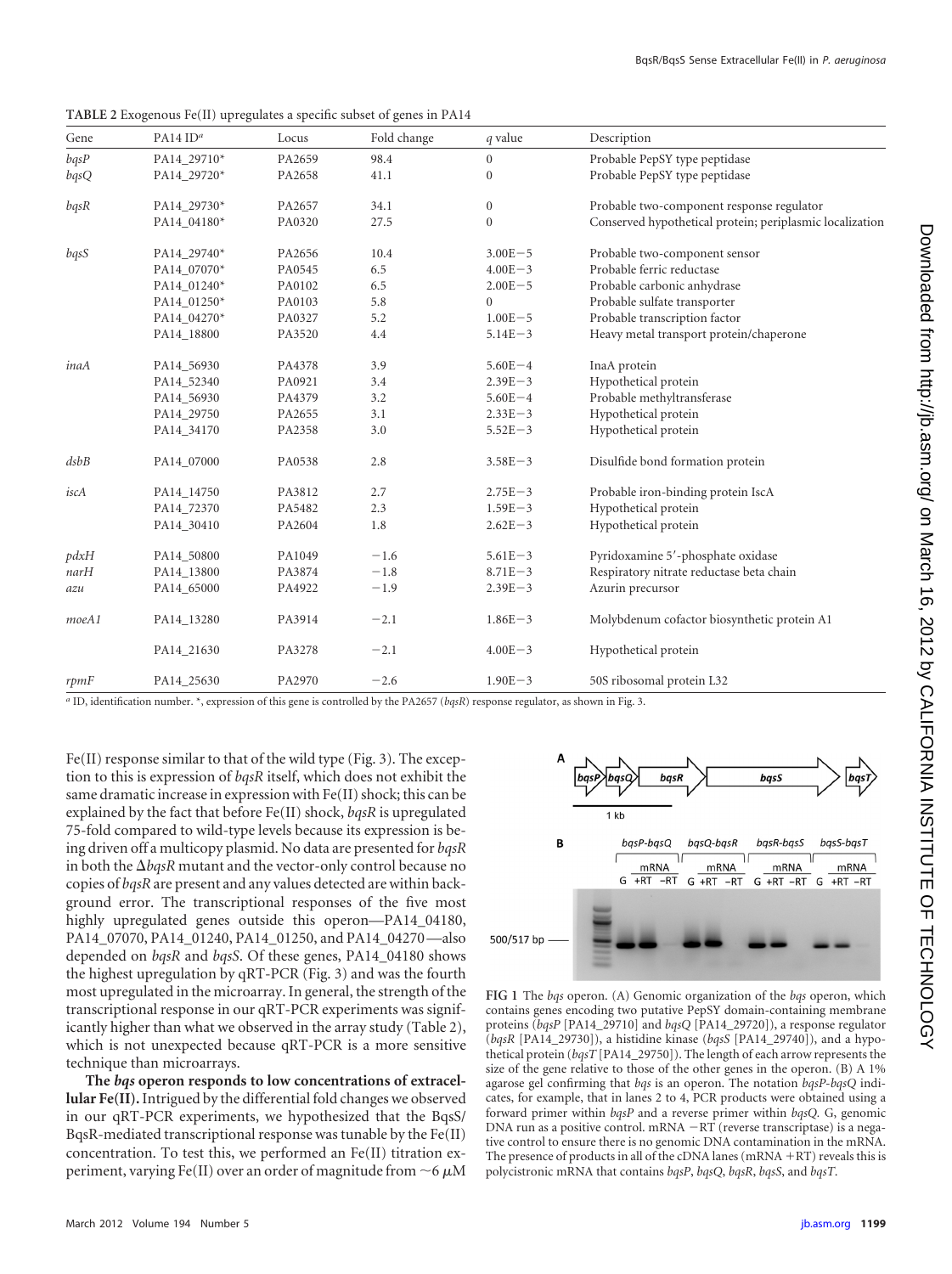

<span id="page-6-1"></span>**FIG 2** Extracellular Fe(II) upregulates *bqsR* and *bqsS*. Wild-type strain PA14 (gray bars) and mutant strain *feoB*::*MAR2xT7* (white bars) were cultured anaerobically in MMM. The *feoB* mutant strain has a severe defect in Fe(II) uptake. A 30-min Fe(II) shock was performed, and qRT-PCR was performed to analyze expression of *bqsR* and *bqsS*. Since the wild type and the mutant show the same levels of transcriptional response, Fe(II) must be extracellular. The bars represent the averages of biological triplicates, and the individual points indicate the fold changes of each replicate.

to ~60  $\mu$ M. A concentration of ~20  $\mu$ M was the lowest concentration of Fe(II) to elicit a response for *bqsR* or *bqsS*; the maximum response was seen for  $>$  60  $\mu$ M Fe(II) [\(Fig. 4\)](#page-7-0).

**The** *bqs* **operon is specific for Fe(II).** Because some twocomponent systems are induced by multiple external signals, we questioned whether BqsR/BqsS was specific for Fe(II). To determine this, we performed transcriptional shock experiments with five other dipositive cations that are commonly found in CF sputum [\(16\)](#page-9-37). We also measured the transcriptional response to Fe(III) as a control. The wild type was cultured under either anaerobic or aerobic conditions and exposed to metal shock in early exponential phase. Fe(III), Ca(II), Cu(II), Mg(II), Mn(II), and Zn(II) do not significantly upregulate *bqsS* under either aerobic or anaerobic conditions [\(Fig. 5\)](#page-7-1). From this, it appears that BqsR/ BqsS is selective for ferrous iron. Notably, the extent of *bqsS* gene expression was attenuated in the aerobic Fe(II) shock experiment [\(Fig. 5\)](#page-7-1). The lower degree of upregulation can be explained by rapid oxidation of Fe(II) to Fe(III): the initial concentration of Fe(II) was 100  $\mu$ M, but after completion of the 30-min shock, the concentration was 4.9  $\mu$ M.

**The** *bqs* **operon is transcribed as Fe(II) is produced during growth.** To explore the connection between *bqs* operon transcriptional induction and biological iron reduction in a wild-type culture, a 27-h growth experiment was conducted in duplicate using PA14 grown in MOPS medium with an initial iron allocation of almost exclusively Fe(III) [\(Fig. 6\)](#page-7-2).  $OD_{500}$  measurements show a classical growth curve exhibiting exponential growth between approximately 10 and 18 h after inoculation. Pyocyanin, a type of phenazine, was detected in the culture starting in mid-exponential phase and continuing through the end of the experiment. The culture's iron oxidation state shifted from entirely Fe(III) at the beginning of the experiment to  $>85\%$  Fe(II) by the end; this shift coincided with the exponential phase of growth and the presence of phenazines. qRT-PCR showed upregulation of *bqsS* during exponential phase, when extracellular Fe(II) was at a concentration of  $\sim$ 125  $\mu$ M (well above the concentration needed to induce the *bqs* operon), and a repression of transcription in stationary phase.



<span id="page-6-0"></span>(gray bars) and  $\Delta b q s S$  mutant (white bars) transcriptional fold change after Fe(II) shock, as measured by qRT-PCR. (B) WT (gray bars),  $\Delta b q s R$  mutant (white bars),  $\Delta b$ qsR mutant with pMQ64-bqsR (bqsR complement) (diagonal bars), and  $\Delta b$ qsR mutant with pMQ64 (vector-only control) (hashed bars) transcriptional fold change after Fe(II) shock, as measured by qRT-PCR. Both *bqsR* and *bqsS* are required for the Fe(II)-induced upregulation of the *bqs* operon and upregulation of the genes in the *bqs* regulon. -*bqsR*::pMQ64-*bqsR* shows WT levels of upregulation. The bars are the averages of biological triplicates, and the individual points indicate the fold changes of each replicate. \*, values obtained within background error.

#### **DISCUSSION**

In this study, we identified a two-component system in *P. aeruginosa* strain PA14, BqsR/BqsS, that controls a specific transcriptional response to extracellular Fe(II). To our knowledge, this is the first extracellular Fe(II) sensor described in bacteria. BqsR/ BqsS autoregulates its own expression, is turned on by Fe(II) concentrations of  $>$ 10  $\mu$ M, and does not respond to other physiologically relevant dipositive ions. Previously, BqsR/BqsS was shown to play a role in the dispersal of *P. aeruginosa* strain PAO1 biofilms [\(13\)](#page-9-0). This appears to be due to the fact that biofilms lacking BqsR or BqsS produce lower concentrations of rhamnolipids, which are known to promote biofilm dispersal [\(7\)](#page-8-8).

Interestingly, *bqsR* and *bqsS* expression peaks during late exponential growth, in which cells are thought to experience conditions similar to those in biofilms [\(52,](#page-9-38) [58\)](#page-9-39). The physiological context of *bqsR* and *bqsS* expression thus provides a satisfying link between our results and those of Dong et al.: as cell densities and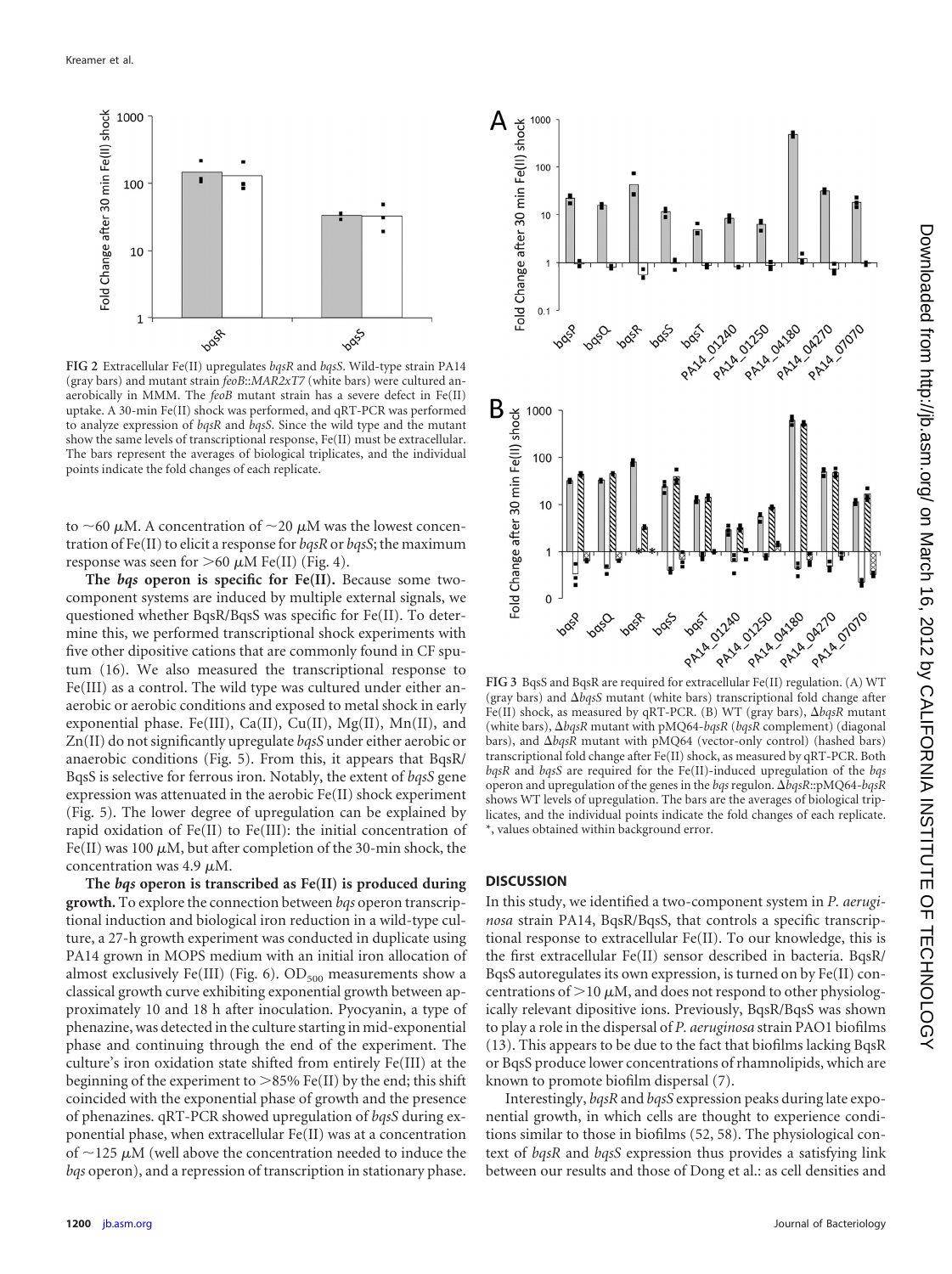

<span id="page-7-0"></span>**FIG 4** Fe(II) titration curve. Duplicate trials showing induction of a transcriptional response for *bqsR* (gray lines) and *bqsS* (dashed black lines) in response to increasing Fe(II) concentrations. The minimum Fe(II) concentration to elicit a response was  $\sim$  20  $\mu$ M, and the maximum fold change was seen with a concentration of  $\sim$  60  $\mu$ M. Additional replicates show similar trends.

phenazine concentrations rise, Fe(II) is generated, inducing *bqsR* and *bqsS* expression, which promotes biofilm dispersal. While several previous studies have indicated that moderate concentrations of iron are necessary to stimulate biofilm formation regardless of whether iron is in the ferric or ferrous form [\(5,](#page-8-3) [48\)](#page-9-16), it has also been established that this phenomenon is concentration dependent: at sufficiently high concentrations, iron can promote biofilm dispersal [\(37\)](#page-9-40). It thus seems likely that BqsR/BqsS acts as a "gatekeeper" to sense when Fe(II) concentrations have crossed the threshold where conditions are no longer favorable for biofilm maintenance.

That the BqsR/BqsS system responds specifically to extracellular Fe(II) but not Fe(III) was initially surprising, given that the PmrA/PmrB two-component system is specific for extracellular Fe(III) but not Fe(II) [\(67\)](#page-10-0). In a detailed study by Wösten et al.



<span id="page-7-1"></span>**FIG 5** *bqsS* responds specifically to Fe(II). Expression of *bqsS* under both anaerobic (gray bars) and aerobic (white bars) conditions after shock with Fe(II) and other cations. Metal concentrations of 100  $\mu$ M FeCl<sub>3,</sub> 100  $\mu$ M Fe(NH<sub>4</sub>)<sub>2</sub>(SO<sub>4</sub>)<sub>2</sub>, 10 mM MgCl<sub>2</sub>, 5 mM CaCl<sub>2</sub>, 100  $\mu$ M ZnCl<sub>2</sub>, 100  $\mu$ M CuCl<sub>2</sub>, and 100  $\mu$ M MnCl<sub>2</sub> were used in the 30-min metal shocks for Fe(III), Fe(II), Mg(II), Ca(II), Zn(II), Cu(II), and Mn(II), respectively. The bars are the averages of biological triplicates, and the individual points indicate the fold changes of each replicate.



<span id="page-7-2"></span>**FIG 6** *bqsR* is transcribed over the course of growth as Fe(II) accumulates. Correlation between growth, phenazine production, iron reduction, and *bqsR* transcription in PA14. Growth curves  $OD_{500}$  averaged for triplicate cultures of PA14 are plotted alongside the percentages of total Fe that were Fe(II). Bars indicate the average upregulation of *bqsS* (relative to *recA*) compared to that in cells grown without Fe and normalized to  $OD_{500}$ . For the complete qPCR data set, see Table S2 in the supplemental material. Filled circles, PA14 OD $_{500}$ ; open circles, percentage of total Fe that was Fe(II).

[\(67\)](#page-10-0), it was shown that PmrB directly interacts with Fe(III) through glutamate residues in two HExxE motifs and a serine outside these motifs in the periplasmic region. BqsS contains a similar motif that could be responsible for directly sensing Fe(II), a theory which we plan to test biochemically. Of the 23 BqsS orthologs we identified across currently sequenced pseudomonads, only 14 are predicted to contain the putative Fe(II) binding motif; 7 of these are strains of *P. aeruginosa*. Once the BqsR Fe(II) binding motif is biochemically confirmed, it will be interesting to determine how the BqsR/BqsS regulon differs among these species.

Not only does BqsS differentiate Fe(II) from Fe(III), it also distinguishes Fe(II) from other dipositive ions that *Pseudomonas* might encounter: when challenged with Ca(II), Cu(II), Mg(II), Mn(II), and Zn(II), the wild type did not upregulate *bqsS.* This differs from the Fe(III)-sensing PmrA/PmrB system, which can also be activated by low extracellular Mg(II) [\(51\)](#page-9-41) and mild acid [\(41\)](#page-9-42). In addition, BqsR/BqsS are highly sensitive to Fe(II). The minimum Fe(II) level found to elicit a transcriptional response was  $\sim$ 20  $\mu$ M; the response rapidly increased over a small concentration range, with the maximum response achieved by a concentration of  $\sim$  60  $\mu$ M. These levels of Fe(II) are well within physiologically relevant Fe(II) concentrations, as the Fe(II) concentration has been measured up to 110  $\mu$ M in CF sputum samples (R.C. Hunter and D. K. Newman, unpublished data). Other studies have obtained sputum samples and measured total Fe concentrations which range from approximately 20  $\mu$ M to 140  $\mu$ M [\(45\)](#page-9-43).

Both BqsP/BqsQ contain PepSY domains (Pfam accession number [PF03413\)](http://www.ncbi.nlm.nih.gov/nuccore?term=PF03413) [\(68\)](#page-10-7) and are predicted to be single-pass transmembrane proteins by TMpred [\(18\)](#page-9-44) and DAS [\(11\)](#page-9-45). BqsP is predicted to share structural homology with the protein YycI from *Bacillus subtilis* (75% estimated precision using the Phyre homology modeling program) [\(23\)](#page-9-46). YycI, along with another auxiliary protein, is known to regulate the kinase activity of a twocomponent system, YycFG, through its transmembrane domain [\(56a\)](#page-9-47). Deleting YycI caused a 10-fold increase in expression of a *lacZ* kinase promoter fusion [\(54\)](#page-9-23). Given the similarity between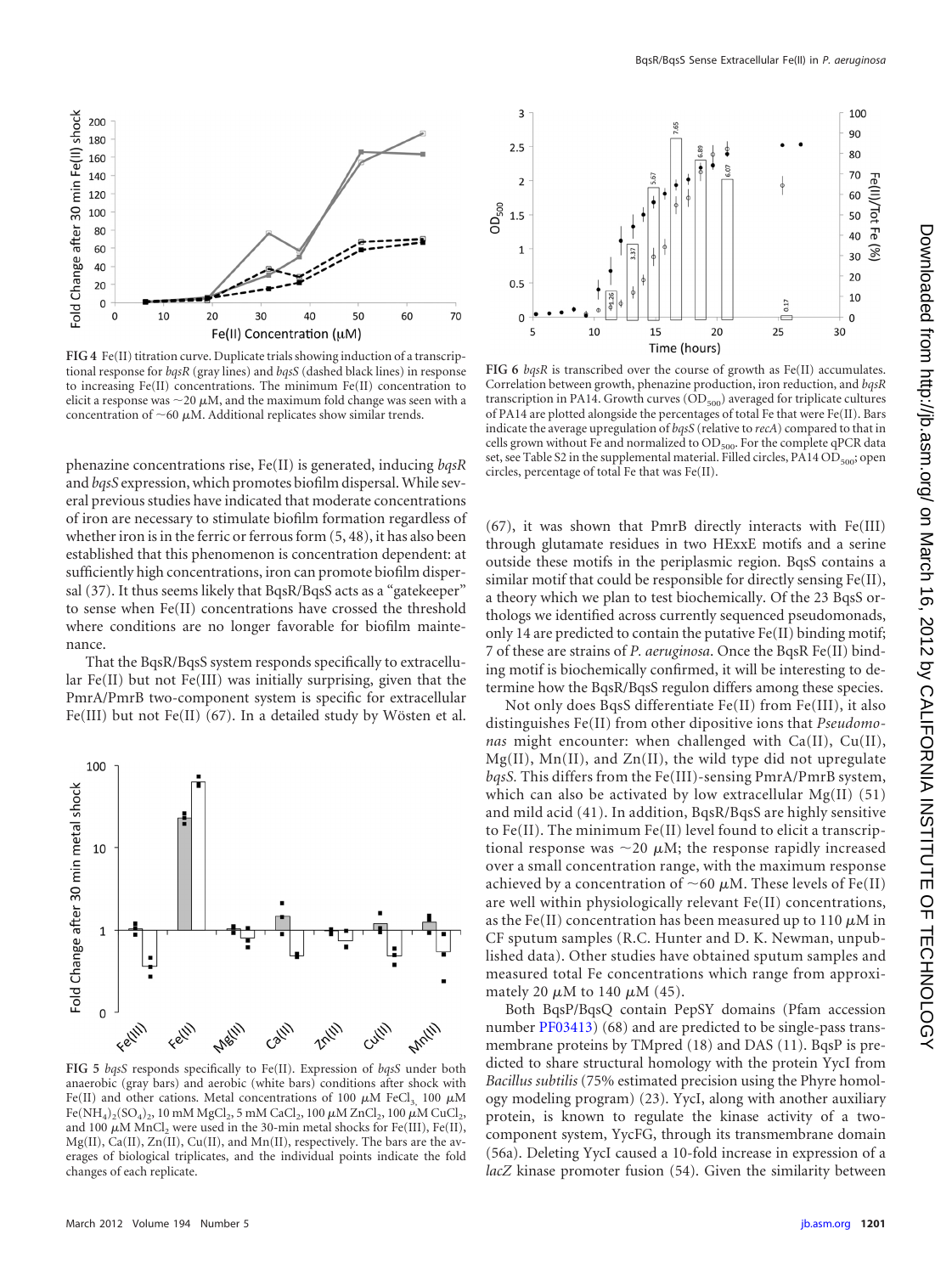<span id="page-8-2"></span>

<span id="page-8-9"></span>**FIG 7** Iron acquisition model. Fe(III). Outside of the cell, Fe(III) binds to the siderophore pyoverdine, and this complex enters the periplasm via the TonBdependent outer membrane transporter FpvA [\(59\)](#page-9-5). The reduction of Fe(III) to Fe(II) frees the iron from pyoverdine. A pyoverdine efflux pump, OmpQ, recycles free pyoverdine by transporting it out of the cell [\(69\)](#page-10-9). The Fe(II) then enters the cytoplasm through an unidentified ABC transporter. Upon entering the cytoplasm, Fe(II) binds the ferric uptake regulator (Fur), which subsequently represses multiple iron acquisition and iron storage genes [\(17\)](#page-9-50). Fe(II). Fe(II) enters the periplasm through a nonspecific porin in the outer membrane. While in the periplasm, Fe(II) activates the histidine kinase BqsS, which subsequently activates the response regulator BqsR. BqsR then goes on to induce its regulon. Fe(II) enters the cytoplasm through the ferrous iron transporter FeoB [\(31\)](#page-9-19). Once in the cytoplasm, Fe(II) binds Fur, which results in the repression of iron acquisition genes. Solid arrows indicate known pathways, dashed arrows indicate putative pathways, and three parallel lines indicates binding. Pvd, pyoverdine; OM, outer membrane; CM, cytoplasmic membrane.

BqsP and YycI, it seems likely that BqsP/BqsQ play a similar role in modulating the kinase activity of BqsS. *bqsT* encodes a hypothetical protein that lacks conserved domains and has only very weak similarity to any known proteins. Orthologs to *bqsT* are only present in other *P. aeruginosa* strains, implying that, if it is a true member of the *bqs* operon, it has been integrated into the operon recently and may not serve a critical function.

Strikingly, only a small number of genes in our microarray were upregulated in the Fe(II) shock condition compared to their levels in the Fe(III) shock condition, and we did not observe upregulation of *pqsA*, *phnA* (PQS biosynthesis), and *rhlA* (rhamnolipid production), as reported by Dong et al. [\(13\)](#page-9-0). This is likely because we performed our shock experiment on cells harvested from early exponential phase. If BqsR/BqsS are involved in the regulation of genes that are also quorum regulated (i.e., *pqsA*, *phnA*, *and rhlA*), we would not have detected them. Another possibility is that the BqsR/BqsS regulon is different in PA14 than in PAO1. Regardless, the "core" Fe(II)-sensitive BqsR/BqsS regulon is quite limited. This may be due to the fact that only Fe(II) enters and is sensed in the cytoplasm, no matter whether Fe(III) or Fe(II) is extracellular [\(Fig. 7\)](#page-8-9). Thus, the primary network of ironresponsive genes would not need to distinguish between the two forms. Perhaps instead, extracellular Fe(II) is sensed to assess environmental conditions that foster Fe(II) formation. Fe(II) exists in reducing and acidic environments. Consistent with this, genes that respond to Fe(II) shock include PA14\_01240, encoding carbonic anhydrase, and *iscA*, an acid response gene involved in ironsulfur cluster biogenesis [\(62\)](#page-10-8). Their protein products can help the

One clear result is that the PA14\_04180 gene is highly upregulated by BqsR/BqsS. Bioinformatic predictions suggest it is periplasmically localized and has a bacterial oligonucleotide/ oligosaccharide-binding domain (OB-fold). The distinguishing feature of bacterial OB-fold proteins compared to other OB-fold proteins is that the bacterial ligand-binding domain binds cationic ligands rather than nucleotides [\(15\)](#page-9-48). Proteins with such domains can serve a variety of functions and have been implicated in bacterial pathogenesis [\(36\)](#page-9-49). In fact, the Fe(III)-binding PmrA/PmrB regulates a similar periplasmic OB-fold protein (OmdA) that confers resistance to polymyxin B, a cationic antimicrobial peptide [\(42\)](#page-9-28). Whether PA14\_04180 confers a similar resistance in *Pseudomonas* species is currently unknown.

The identification of an extracellular Fe(II)-sensing system that is specific for Fe(II), can distinguish between Fe(II) and Fe(III), and is insensitive to other dipositive ions opens up several avenues for future research. It reminds us that the concentration of Fe(II) can be sufficiently high in some habitats for bacteria to have evolved specific mechanisms to sense it. What their transcriptional response is and how it helps them adapt to these conditions remain to be determined. Once the molecular basis of Fe(II) specificity is understood, it may be possible to identify other proteins that have a similar specificity for Fe(II). Finally, monitoring the transcription of genes regulated by BqsR/BqsS may provide an opportunity to indirectly gauge whether *P. aeruginosa* is experiencing Fe(III) or Fe(II) in its environment. For example, knowing the iron oxidation state in CF sputum or biofilm microenvironments would inform the proper administration of antimicrobial therapies targeting iron uptake.

#### **ACKNOWLEDGMENTS**

We thank the Howard Hughes Medical Institute (HHMI) for supporting this work. D.K.N. is an HHMI investigator. N.K. was supported by an NIH training grant (GM07616). J.C.W. and J.J.M. were supported by NSF graduate fellowships.

#### <span id="page-8-0"></span>**REFERENCES**

- 1. **Aisen P, Leibman A, Zweier J.** 1978. Stoichiometric and site characteristics of the binding of iron to human transferrin. J. Biol. Chem. **253**: 1930 –1937.
- <span id="page-8-1"></span>2. **Baker BJ, Banfield JF.** 2003. Microbial communities in acid mine drainage. FEMS Microbiol. Ecol. **44**:139 –152.
- <span id="page-8-5"></span>3. **Banin E, et al.** 2008. The potential of desferrioxamine-gallium as an anti-*Pseudomonas* therapeutic agent. Proc. Natl. Acad. Sci. U. S. A. **105**: 16761–16766.
- <span id="page-8-4"></span>4. **Banin E, Vasil ML, Greenberg EP.** 2005. Iron and *Pseudomonas aeruginosa* biofilm formation. Proc. Natl. Acad. Sci. U. S. A. **102**:11076 –11081.
- <span id="page-8-3"></span>5. **Beinert H, Holm RH, Munck E.** 1997. Iron-sulfur clusters: nature's modular, multipurpose structures. Science **277**:653– 659.
- <span id="page-8-7"></span>6. **Benjamini Y, Hochberg Y.** 1995. Controlling the false discovery rate: a practical and powerful approach to multiple testing. J. R. Stat. Soc. Series B Stat. Methodol. **57**:289 –300.
- <span id="page-8-8"></span>7. **Boles BR, Thoendel M, Singh PK.** 2005. Rhamnolipids mediate detachment of *Pseudomonas aeruginosa* from biofilms. Mol. Microbiol. **57**:1210 – 1223.
- <span id="page-8-6"></span>8. **Bolstad BM, Irizarry RA, Astrand M, Speed TP.** 2003. A comparison of normalization methods for high density oligonucleotide array data based on variance and bias. Bioinformatics **19**:185–193.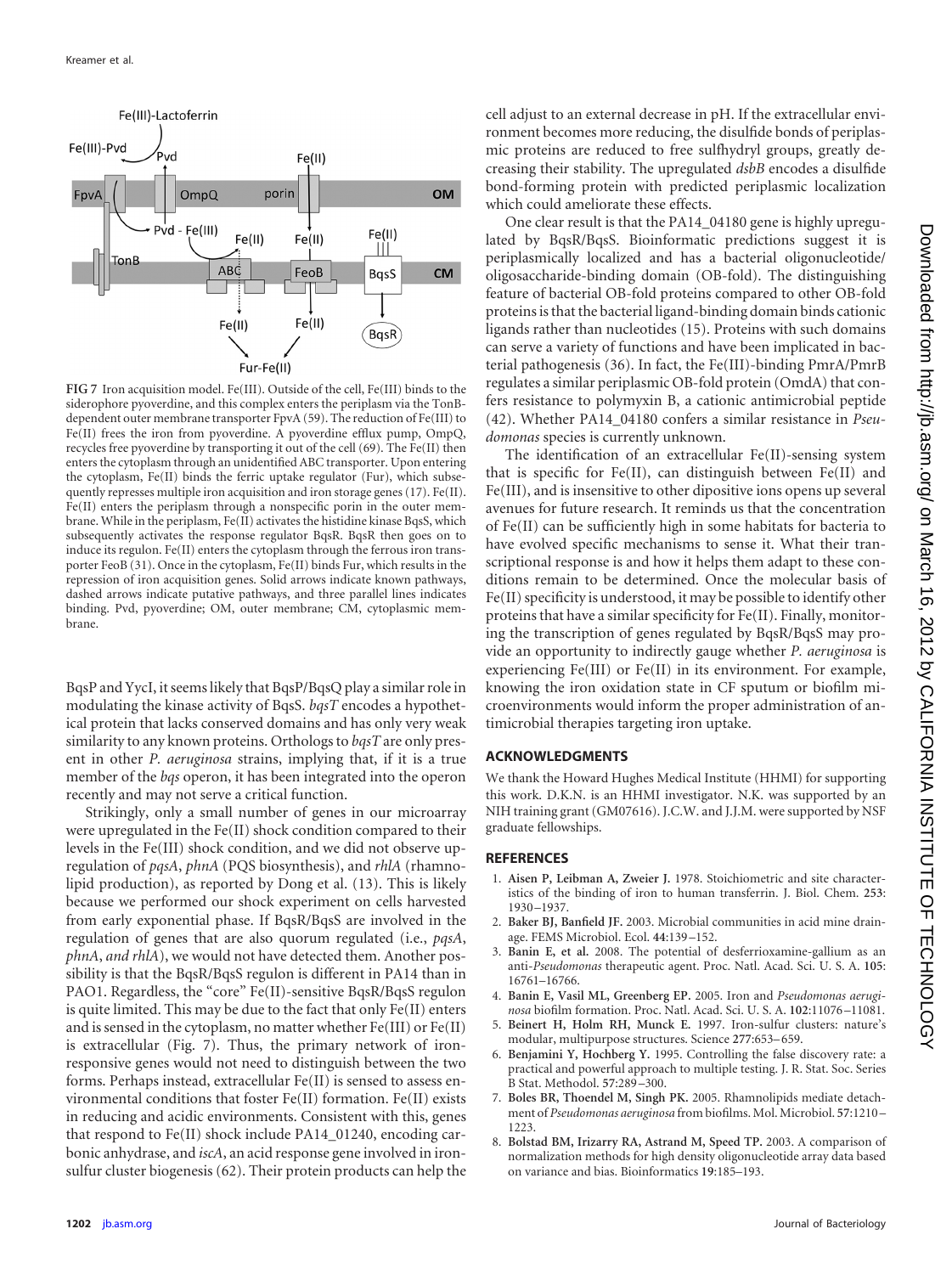- <span id="page-9-5"></span>9. **Costerton JW, Stewart PS, Greenberg EP.** 1999. Bacterial biofilms: a common cause of persistent infections. Science **284**:1318 –1322.
- <span id="page-9-25"></span>10. **Cox CD.** 1986. Role of pyocyanin in the acquisition of iron from transferrin. Infect. Immun. **52**:263–270.
- <span id="page-9-45"></span>11. **Cserzo M, Wallin E, Simon I, von Heijne G, Elofsson A.** 1997. Prediction of transmembrane alpha-helices in prokaryotic membrane proteins: the dense alignment surface method. Protein Eng. **10**:673– 676.
- <span id="page-9-29"></span>12. **Dietrich LEP, Price-Whelan A, Petersen A, Whiteley M, Newman DK.** 2006. The phenazine pyocyanin is a terminal signalling factor in the quorum sensing network of *Pseudomonas aeruginosa.* Mol. Microbiol. **61**: 1308 –1321.
- <span id="page-9-0"></span>13. **Dong Y-H, Zhang X-F, An S-W, Xu J-L, Zhang L-H.** 2008. A novel two-component system BqsS-BqsR modulates quorum sensingdependent biofilm decay in *Pseudomonas aeruginosa.* Commun. Integr. Biol. **1**:88 –96.
- <span id="page-9-31"></span>14. **Gentleman R, et al.** 2004. Bioconductor: open software development for computational biology and bioinformatics. Genome Biol. **5**:R80.
- <span id="page-9-48"></span>15. **Ginalski K.** 2004. BOF: a novel family of bacterial OB-fold proteins. FEBS Lett. **567**:297–301.
- <span id="page-9-37"></span>16. **Gray RD, et al.** 2010. Sputum trace metals are biomarkers of inflammatory and suppurative lung disease. Chest **137**:635– 641.
- <span id="page-9-50"></span>17. **Hassett DJ, et al.** 1996. Ferric uptake regulator (Fur) mutants of *Pseudomonas aeruginosa* demonstrate defective siderophore-mediated iron uptake, altered aerobic growth, and decreased superoxide dismutase and catalase activities. J. Bacteriol. **178**:3996 – 4003.
- <span id="page-9-44"></span>18. **Hofmann K, Stoffel W.** 1993. TMbase—a database of membrane spanning protein segments. Biol. Chem. Hoppe Seyler. **374**:166.
- <span id="page-9-2"></span>19. **Huebers HA, Josephson B, Huebers E, Csiba E, Finch CA.** 1984. Occupancy of the iron binding sites of human transferrin. Proc. Natl. Acad. Sci. U. S. A. **81**:4326 – 4330.
- <span id="page-9-12"></span>20. **Hugo WB, Turner M.** 1957. A soil bacterium producing an unusual blue pigment. J. Bacteriol. **73**:154 –157.
- <span id="page-9-11"></span>21. **Hunter RC, Beveridge TJ.** 2005. Application of a pH-sensitive fluoroprobe (C-SNARF-4) for pH microenvironment analysis in *Pseudomonas aeruginosa* biofilms. Appl. Environ. Microbiol. **71**:2501–2510.
- <span id="page-9-32"></span>22. **Irizarry RA, et al.** 2003. Exploration, normalization, and summaries of high density oligonucleotide array probe level data. Biostatistics **4**:249 – 264.
- <span id="page-9-46"></span>23. **Kelley LA, Sternberg MJE.** 2009. Protein structure prediction on the Web: a case study using the Phyre server. Nat. Protoc. **4**:363–371.
- <span id="page-9-13"></span>24. **Kimata N, Nishino T, Suzuki S, Kogure K.** 2004. *Pseudomonas aeruginosa* isolated from marine environments in Tokyo Bay. Microb. Ecol. **47**:41– 47.
- <span id="page-9-26"></span>25. **Koley D, Ramsey MM, Bard AJ, Whiteley M.** 2011. Discovery of a biofilm electrocline using real-time 3D metabolite analysis. Proc. Natl. Acad. Sci. U. S. A. **108**:19996 –20001.
- <span id="page-9-14"></span>26. **Lam J, Chan R, Lam K, Costerton JW.** 1980. Production of mucoid microcolonies by *Pseudomonas aeruginosa* within infected lungs in cystic fibrosis. Infect. Immun. **28**:546 –556.
- <span id="page-9-35"></span>27. **Levy J, Smith AL, Kenny MA, Ramsey B, Schoenknecht FD.** 1983. Bioactivity of gentamicin in purulent sputum from patients with cystic fibrosis or bronchiectasis: comparison with activity in serum. J. Infect. Dis. **148**:1069 –1076.
- <span id="page-9-9"></span>28. **Li J, Bishop PL.** 2003. Monitoring the influence of toxic compounds on microbial denitrifying biofilm processes. Water Sci. Technol. **47**(5): 211–216.
- <span id="page-9-6"></span>29. **Liang L, Korte N, Gu B, Puls R, Reeter C.** 2000. Geochemical and microbial reactions affecting the long-term performance of in situ 'iron barriers'. Adv. Environ. Res. **4**:273–286.
- <span id="page-9-18"></span>30. **Litwin CM, Calderwood SB.** 1993. Role of iron in regulation of virulence genes. Clin. Microbiol. Rev. **6**:137–149.
- <span id="page-9-19"></span>31. **Marlovits TC, Haase W, Herrmann C, Aller SG, Unger VM.** 2002. The membrane protein FeoB contains an intramolecular G protein essential for Fe(II) uptake in bacteria. Proc. Natl. Acad. Sci. U. S. A. **99**:16243– 16248.
- <span id="page-9-20"></span>32. **Marshall B, Stintzi A, Gilmour C, Meyer J-M, Poole K.** 2009. Citratemediated iron uptake in *Pseudomonas aeruginosa*: involvement of the citrate-inducible FecA receptor and the FeoB ferrous iron transporter. Microbiology **155**:305–315.
- <span id="page-9-30"></span>33. **Mashburn LM, Jett AM, Akins DR, Whiteley M.** 2005. *Staphylococcus aureus* serves as an iron source for *Pseudomonas aeruginosa* during in vivo coculture. J. Bacteriol. **187**:554 –566.
- <span id="page-9-22"></span>34. **Moreau-Marquis S, O'Toole GA, Stanton BA.** 2009. Tobramycin and

FDA-approved iron chelators eliminate *P. aeruginosa* biofilms on cystic fibrosis cells. Am. J. Respir. Cell Mol. Biol. **41**:305–313.

- <span id="page-9-1"></span>35. **Morel F, Hering JG.** 1993. Principles and applications of aquatic chemistry. Wiley, New York, NY.
- <span id="page-9-49"></span>36. **Murzin AG.** 1993. OB (oligonucleotide/oligosaccharide binding)-fold: common structural and functional solution for nonhomologous sequences. EMBO J. **12**:861– 867.
- <span id="page-9-40"></span>37. **Musk DJ, Banko DA, Hergenrother PJ.** 2005. Iron salts perturb biofilm formation and disrupt existing biofilms of *Pseudomonas aeruginosa.* Chem. Biol. **12**:789 –796.
- <span id="page-9-7"></span>38. **Naikare H, Palyada K, Panciera R, Marlow D, Stintzi A.** 2006. Major role for FeoB in *Campylobacter jejuni* ferrous iron acquisition, gut colonization, and intracellular survival. Infect. Immun. **74**:5433–5444.
- <span id="page-9-21"></span>39. **Ochsner UA, Johnson Z, Vasil ML.** 2000. Genetics and regulation of two distinct haem-uptake systems, phu and has, in *Pseudomonas aeruginosa.* Microbiology **146**:185–198.
- <span id="page-9-17"></span>40. **Patriquin GM, et al.** 2008. Influence of quorum sensing and iron on twitching motility and biofilm formation in *Pseudomonas aeruginosa.* J. Bacteriol. **190**:662– 671.
- <span id="page-9-42"></span>41. **Perez JC, Groisman EA.** 2007. Acid pH activation of the PmrA/PmrB two-component regulatory system of *Salmonella enterica.* Mol. Microbiol. **63**:283–293.
- <span id="page-9-28"></span>42. **Pilonieta MC, Erickson KD, Ernst RK, Detweiler CS.** 2009. A protein important for antimicrobial peptide resistance, YdeI/OmdA, is in the periplasm and interacts with OmpD/NmpC. J. Bacteriol. **191**:7243–7252.
- <span id="page-9-3"></span>43. **Ratledge C, Dover LG.** 2000. Iron metabolism in pathogenic bacteria. Annu. Rev. Microbiol. **54**:881–941.
- <span id="page-9-24"></span>44. **Reid DW, Anderson GJ, Lamont IL.** 2009. Role of lung iron in determining the bacterial and host struggle in cystic fibrosis. Am. J. Physiol. Lung Cell. Mol. Physiol. **297**:L795–L802.
- <span id="page-9-43"></span>45. **Reid DW, Withers NJ, Francis L, Wilson JW, Kotsimbos TC.** 2002. Iron deficiency in cystic fibrosis. Chest **121**:48 –54.
- <span id="page-9-10"></span>46. **Satoh H, et al.** 2004. Macroscale and microscale analyses of nitrification and denitrification in biofilms attached on membrane aerated biofilm reactors. Water Res. **38**:1633–1641.
- <span id="page-9-27"></span>47. **Shanks RMQ, Caiazza NC, Hinsa SM, Toutain CM, O'Toole GA.** 2006. *Saccharomyces cerevisiae*-based molecular tool kit for manipulation of genes from gram-negative bacteria. Appl. Environ. Microbiol. **72**:5027– 5036.
- <span id="page-9-16"></span>48. **Singh PK, Parsek MR, Greenberg EP, Welsh MJ.** 2002. A component of innate immunity prevents bacterial biofilm development. Nature **417**: 552–555.
- <span id="page-9-15"></span>49. **Singh PK, et al.** 2000. Quorum-sensing signals indicate that cystic fibrosis lungs are infected with bacterial biofilms. Nature **407**:762–764.
- <span id="page-9-33"></span>50. **Smyth G.** 2004. Linear models and empirical Bayes methods for assessing differential expression in microarray experiments. Stat. Appl. Genet. Mol. Biol. **3**:Article3.
- <span id="page-9-41"></span>51. **Soncini FC, Vescovi EG, Solomon F, Groisman EA.** 1996. Molecular basis of the magnesium deprivation response in *Salmonella typhimurium*: identification of PhoP-regulated genes. J. Bacteriol. **178**:5092–5099.
- <span id="page-9-38"></span>52. **Spoering AL, Lewis K.** 2001. Biofilms and planktonic cells of *Pseudomonas aeruginosa* have similar resistance to killing by antimicrobials. J. Bacteriol. **183**:6746 – 6751.
- <span id="page-9-4"></span>53. **Stearman R, Yuan DS, Yamaguchi-Iwai Y, Klausner RD, Dancis A.** 1996. A permease-oxidase complex involved in high-affinity iron uptake in yeast. Science **271**:1552–1557.
- <span id="page-9-23"></span>54. **Stewart PS, Franklin MJ.** 2008. Physiological heterogeneity in biofilms. Nat. Rev. Microbiol. **6**:199 –210.
- <span id="page-9-36"></span>55. **Stock AM, Robinson VL, Goudreau PN.** 2000. Two-component signal transduction. Annu. Rev. Biochem. **69**:183–215.
- <span id="page-9-34"></span>56. **Stookey LL.** 1970. Ferrozine—a new spectrophotometric reagent for iron. Anal. Chem. **42**:779 –781.
- <span id="page-9-47"></span>56a.**Szurmant H, Mohan MA, Imus PM, Hoch JA.** 2007. YycH and YycI interact to regulate the essential YcyFG two-component system in *Bacillus subtilis*. J. Bacteriol. **189**:3280 –3289.
- <span id="page-9-8"></span>57. **Velayudhan J, et al.** 2000. Iron acquisition and virulence in *Helicobacter pylori*: a major role for FeoB, a high-affinity ferrous iron transporter. Mol. Microbiol. **37**:274 –286.
- <span id="page-9-39"></span>58. **Waite RD, Papakonstantinopoulou A, Littler E, Curtis MA.** 2005. Transcriptome analysis of *Pseudomonas aeruginosa* growth: comparison of gene expression in planktonic cultures and developing and mature biofilms. J. Bacteriol. **187**:6571– 6576.